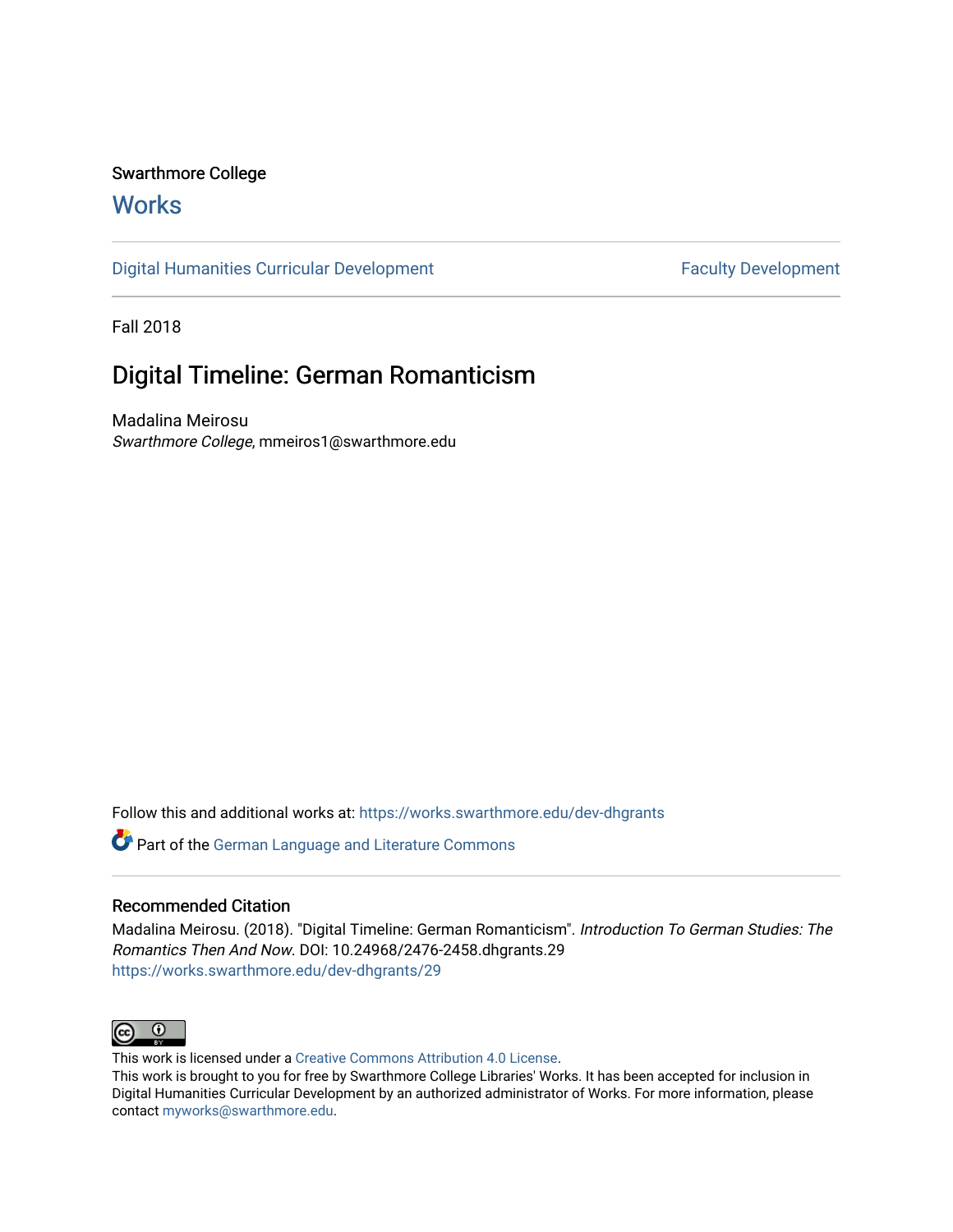Timeline for GSST 20

The goals of this assignment are twofold:

1. To practice the vocabulary specific to a thoughtful engagement with German Studies; to work on grammar; to review and solidify knowledge acquired from the reading materials.

2. To learn how to use a digital platform (in this case Timeline JS) in order to enhance work in the humanities. In particular, students will create a review timeline, which task will involve identifying important information concerning the texts we study in class and learning how to create links to this information and associated images.

Step 1 Deadline: October 11<sup>th</sup> 2019

Students work in the designated pairs. At the beginning of the semester, topics will be assigned to each pair and students begin to research these topics, generating the first half of the timeline by the week before fall break (October 11th). Please find the topics in Moodle. Students receive training to create the online data. Each pair presents on what they wrote on October 9th; each pair goes over the text of another pair to correct the grammar and spelling.

Step 2 Deadline: December 6<sup>th</sup>

Following fall break, the pairs will be reconfigured (see new configuration and new assigned texts in Moodle). The second half of the timeline will be completed during the final full week of classes (December 4th and 6th).

Students will be expected to be able to fill in 3 rubrics for each text in the timeline, in addition to the relevant year(s):

- historical background (one or two relevant historical events);

- short bio and other relevant works for the author of the text (5-10 sentences);

- reception by the author's contemporaries as well as reactions or cultural responses to the text in the present (such as contemporary versions of a fairy tale, blogs, or online archives with digitized versions of the text).

During each "assignment week," students will bring the data they have gathered to class (on Tuesday) and workshop the language and content with colleagues from other pairs. Then the pairs will input the data into the timeline as homework for the next class. During this following class (on Thursday), each pair will present their section of the timeline (including methods used to research the information).